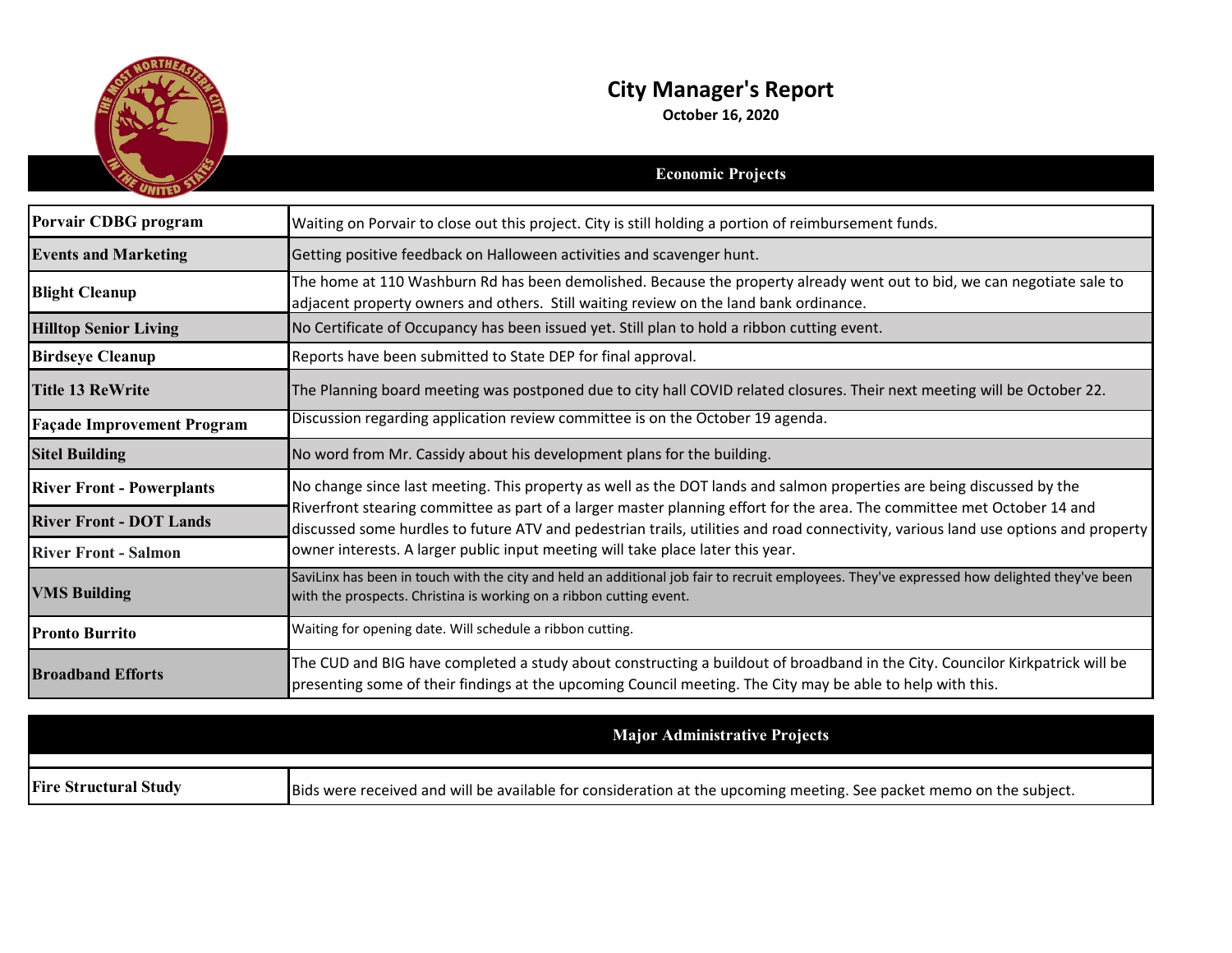| <b>2021 Budget Process</b>                | All Operation and Capital requests have been received. Now scheduling budget forums before Council.                                                                                                                                                                                                                                                                                                                                                                                                                                                                                                             |
|-------------------------------------------|-----------------------------------------------------------------------------------------------------------------------------------------------------------------------------------------------------------------------------------------------------------------------------------------------------------------------------------------------------------------------------------------------------------------------------------------------------------------------------------------------------------------------------------------------------------------------------------------------------------------|
| <b>Tax Acquired Property Policy</b>       | Finance Director has provided to all departments the list of potential tax lien foreclosure properties for 2020. Staff are reviewing<br>the list in order to provide recommendation to the Council in November.                                                                                                                                                                                                                                                                                                                                                                                                 |
| <b>Parking Lot Paving</b>                 | Paving of the North Mall lot should be completed before the Council Meeting. Crews were on site October 15.                                                                                                                                                                                                                                                                                                                                                                                                                                                                                                     |
| <b>Teague Park</b>                        | The RSU and their contractor continue to work through punch list items.<br>Gary Marquis is still working with the contractor who bid on the splash pad to reduce costs. Several memorial trees and new<br>trees were planted around the park by the Parks Department. The City has yet to accept title to the property.                                                                                                                                                                                                                                                                                         |
| <b>City Hall Boiler Systems</b>           | Met with Adams Heating to review options for city hall. Options being considered include: A) replace existing 2 heating fuel<br>boilers in the basement and build new chimney liner, B) remove pellet boiler and place 2 new heating fuel boilers in that room<br>so we can take advantage of existing chimney not being utilized, C) put 2 new propane boilers in the pellet boiler location, and<br>D) install a new dual fuel system boiler in the pellet boiler location. Option A is estimated at \$49K. Option B is \$35K. Should have<br>additional cost estimates to report before the Council meeting. |
| <b>Capital Facility Maintenance Plans</b> | All facility assessment reports are completed. Recommended repairs/maintenance will be incorporated into the 2021 capital<br>budget requests.                                                                                                                                                                                                                                                                                                                                                                                                                                                                   |
| <b>COVID-19 Status</b>                    | There is one official case in Caribou. Staff continue to social distance, clean and mask up to follow guidelines.                                                                                                                                                                                                                                                                                                                                                                                                                                                                                               |
| <b>Trailer Park Closure</b>               | A follow up report will be made during Council meeting on about options and timeframes.                                                                                                                                                                                                                                                                                                                                                                                                                                                                                                                         |
| <b>North Main Street</b>                  | Project is completed. Working with DOT for reimbursements.                                                                                                                                                                                                                                                                                                                                                                                                                                                                                                                                                      |
| Airport                                   | The state purchased new operation tracking system, which is being shipped to Caribou the first part of November. It should be<br>installed by the end of November.<br>Working with the new fuel purchase system supplier on software contract issues. Product and equipment costs will be \$15K.<br>Anticipate applying portion of the \$20K FAA grant to this and the remainder can be used to offset airport costs.                                                                                                                                                                                           |
| <b>Investment Policy</b>                  | When would the investment committee like to meet and discuss this further?                                                                                                                                                                                                                                                                                                                                                                                                                                                                                                                                      |
| 60 Access Highway                         | Notice was sent to parties who were tenants under the city's ownership of 60 Access Highway. They were given until September<br>30 to provide full payment of past amounts due or to submit a repayment plan to the city's attorney. No payments have been<br>received by the city since the letters went out. Legal will follow up.                                                                                                                                                                                                                                                                            |
| <b>General Plan Update</b>                | Still working the current land use survey, which will needed for future land use discussions.                                                                                                                                                                                                                                                                                                                                                                                                                                                                                                                   |
| <b>Union Negotiations.</b>                | Have not received requests for negotiation from any unions at this time.                                                                                                                                                                                                                                                                                                                                                                                                                                                                                                                                        |
| <b>New LED Street lights</b>              | Looking to illuminate 5 new intersections this year (South Main/York, Dorces/Harvest, Marshall/Newton, West PI Road/Buck<br>Road, and Outer York/Mitchell Road. Still waiting for bid numbers from contractor with licenses to perform the work.                                                                                                                                                                                                                                                                                                                                                                |
| <b>Recall Petition</b>                    | No petitions forms have been submitted yet.                                                                                                                                                                                                                                                                                                                                                                                                                                                                                                                                                                     |